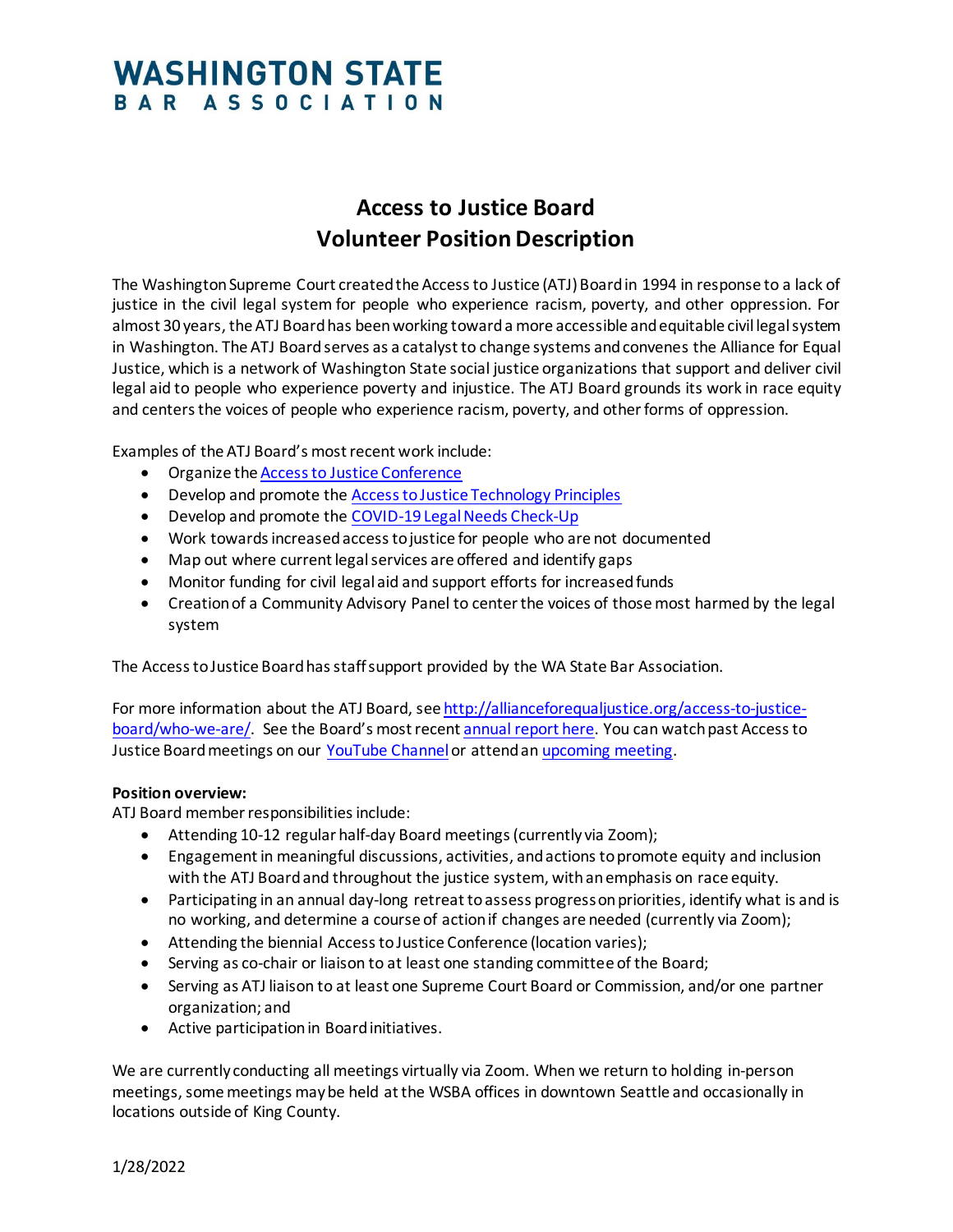Appointment is for a three-year term with eligibility to be reappointed for one additional three-year term.

**Time commitment:** Service on the ATJ Board requires a substantial time commitment estimated at 10- 20 hours per month.

**Requirements:** The ATJ Board has three open positions that may be filled by an attorney or a person who is not an attorney.

**Preferred qualifications and skills:** We are seeking leaders who have demonstrated their commitment to equity and justice through professional and/or personal work. The work should show a history of collaboration, strategic thinking, communication, and helping to break down silos to build a stronger community. We are looking for a commitment to a unifying process that fosters renewal and creates new leaders.

We strongly encourage applications from people who are or have been eligible for civil legal aid services or who can center the voices of communities most impacted by racism, poverty, and other forms of oppression.

Personal/professional experience working with community-based organizations, civil legal aid programs, pro bono programs or public defense is a plus.

## **Benefits:**

- Open space to include community representatives as authentic partners whose voices and experiences add a broader perspective in addressing the issue impacting communities most harmed by our current justice system
- Significantly influence, improve, and support civil legal aid and pro bono services across the state
- Participate in a statewide network of equity and justice advocates seeking to dismantle systems of oppression that perpetuate racism and poverty
- Make connections with legal system partners like the Supreme Court, government agencies and nonprofit organizations to effect change
- Build leadership skills in systems-thinking, communications, project management, facilitation, and race equity among others
- Opportunities to receive and provide mentorship with fellow equity and justice leaders

**Reimbursement policy:** This is an unpaid volunteer position. Reasonable travel expenses may be reimbursed per the WSBA Expense Reimbursement Policy.

**Selection and appointment process:** Appointments are made by the Washington Supreme Court upon nomination of the Washington State Bar Association Board of Governors in consultation with the Access to Justice Board.

**For further information:** Se[e http://allianceforequaljustice.org/access-to-justice-board/who-we-are/.](http://allianceforequaljustice.org/access-to-justice-board/who-we-are/)

**How to apply[: https://www.mywsba.org/personifyebusiness/MyProfile/VolunteerApplication.aspx](https://www.mywsba.org/personifyebusiness/MyProfile/VolunteerApplication.aspx)**. If you do not already have a myWSBA account, please select "create account" to access the portal. **Deadline is April 1, 2022**.

In the application, please upload documents that describe your commitment to equity and justice and your experience and contributions to promote race equity and centering community voices. Documents